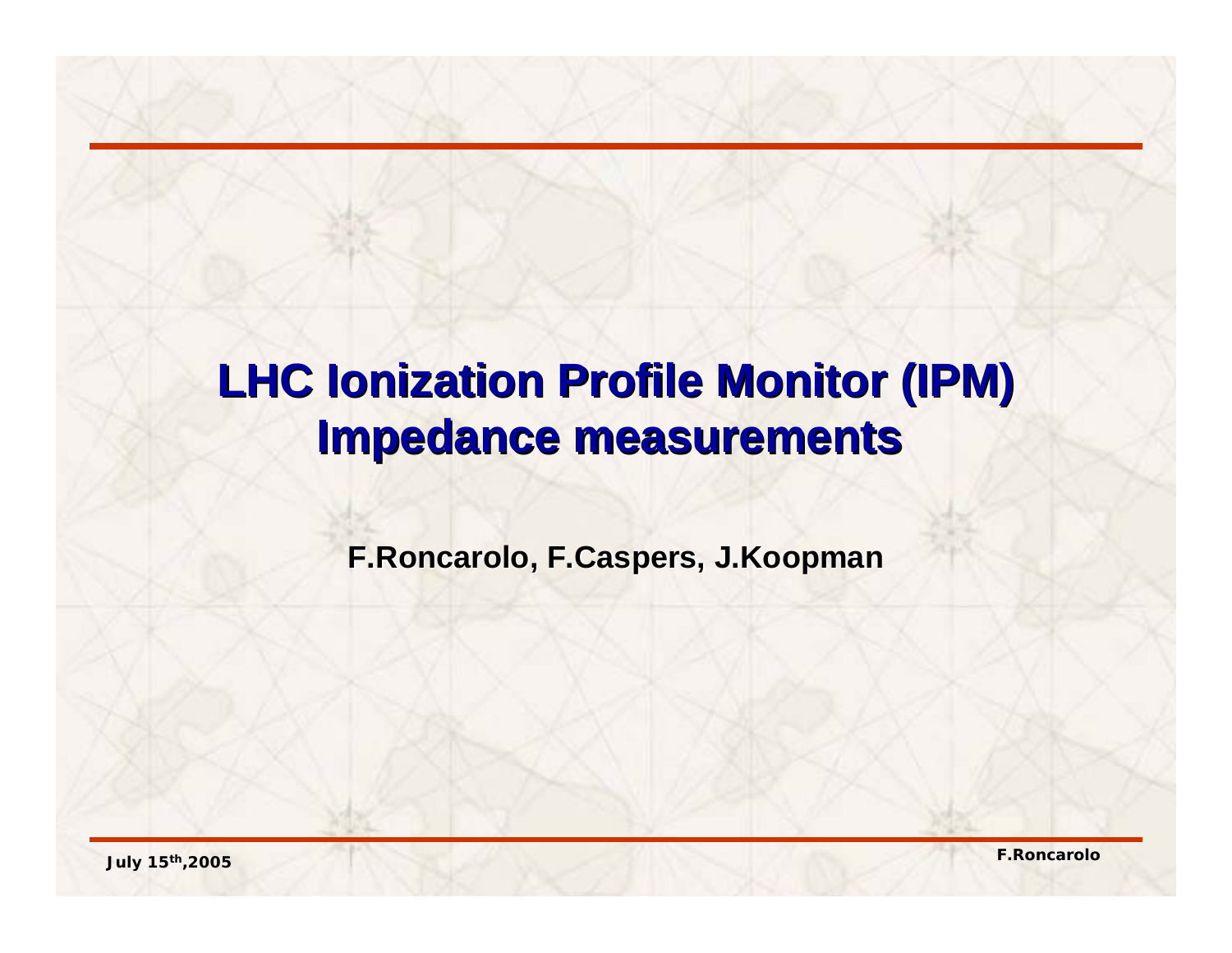### **Introduction/Motivations Introduction/Motivations**

- The **Ionization Profile Monitor (IPM)** profits of the electrons released by the **residual gas ionization for imaging the beam transverse profile**
- **Two IPM monitors are presently installed in the SPS ring**
- $\blacksquare$  **The tank hosting the monitor setup The tank hosting the monitor setup**
	- $\blacksquare$ **Contains high voltage electrodes, MCP plate(s), a phosphor**



- **Represents a possible source of impedance due to its geometry and to the components materials the components materials**
- Г Four monitors will be installed in the LHC ring and are foreseen to have the **same mechanical design as the SPS ones**

**July 15th,2005 F.Roncarolo**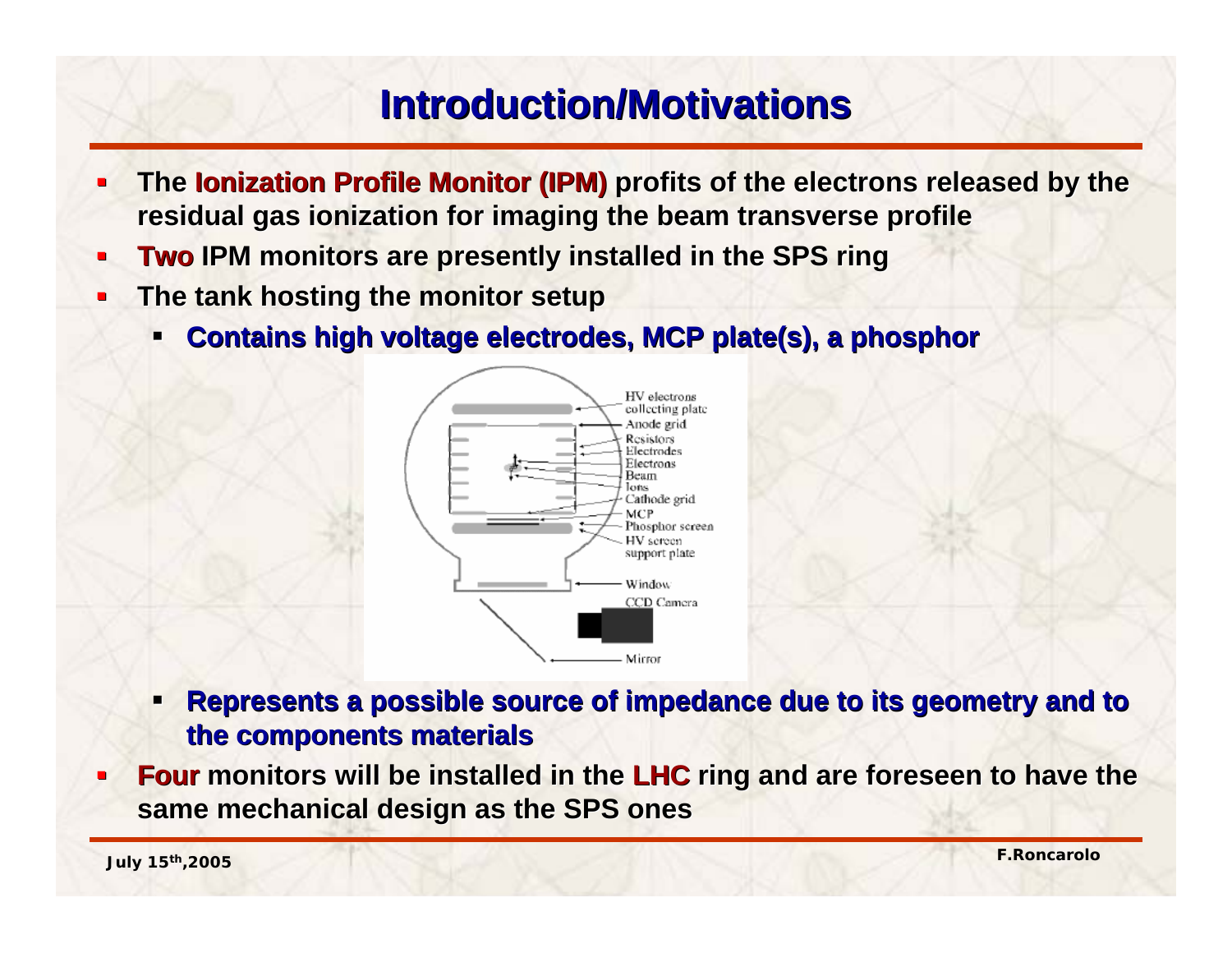# **Some pictures**





**July 15th,2005 F.Roncarolo**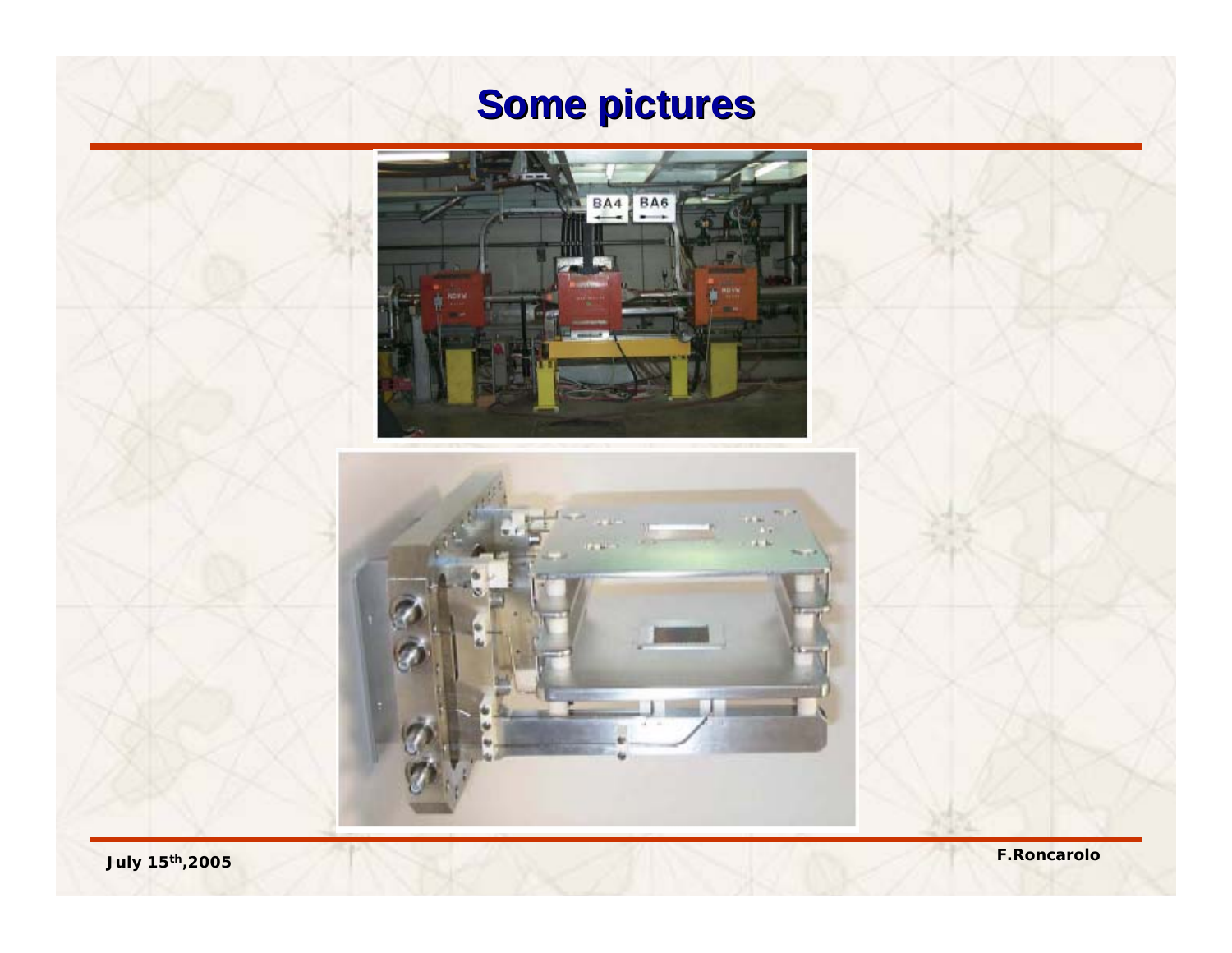### **Some worries**

**FIGM F.Zimmermann APC presentation 26-05-05 about evaluation of the 11.1 about evaluation of the 11.1 about 20 about 20 about 20 about 20 about 20 about 20 about 20 about 20 about 20 about 20 about 20 about 20 about 20 ab source of impedance around the SPS ring: source of impedance around the SPS ring:**



> SPS regions 119 (near MKP kickers), ~301-307 (arc, rf?), 417-421 (near MKE kickers), and 507 (arc?) identified at both beam energies as locations with high impedance.

**Location of one of the two IPMs is (517** 

 $\blacksquare$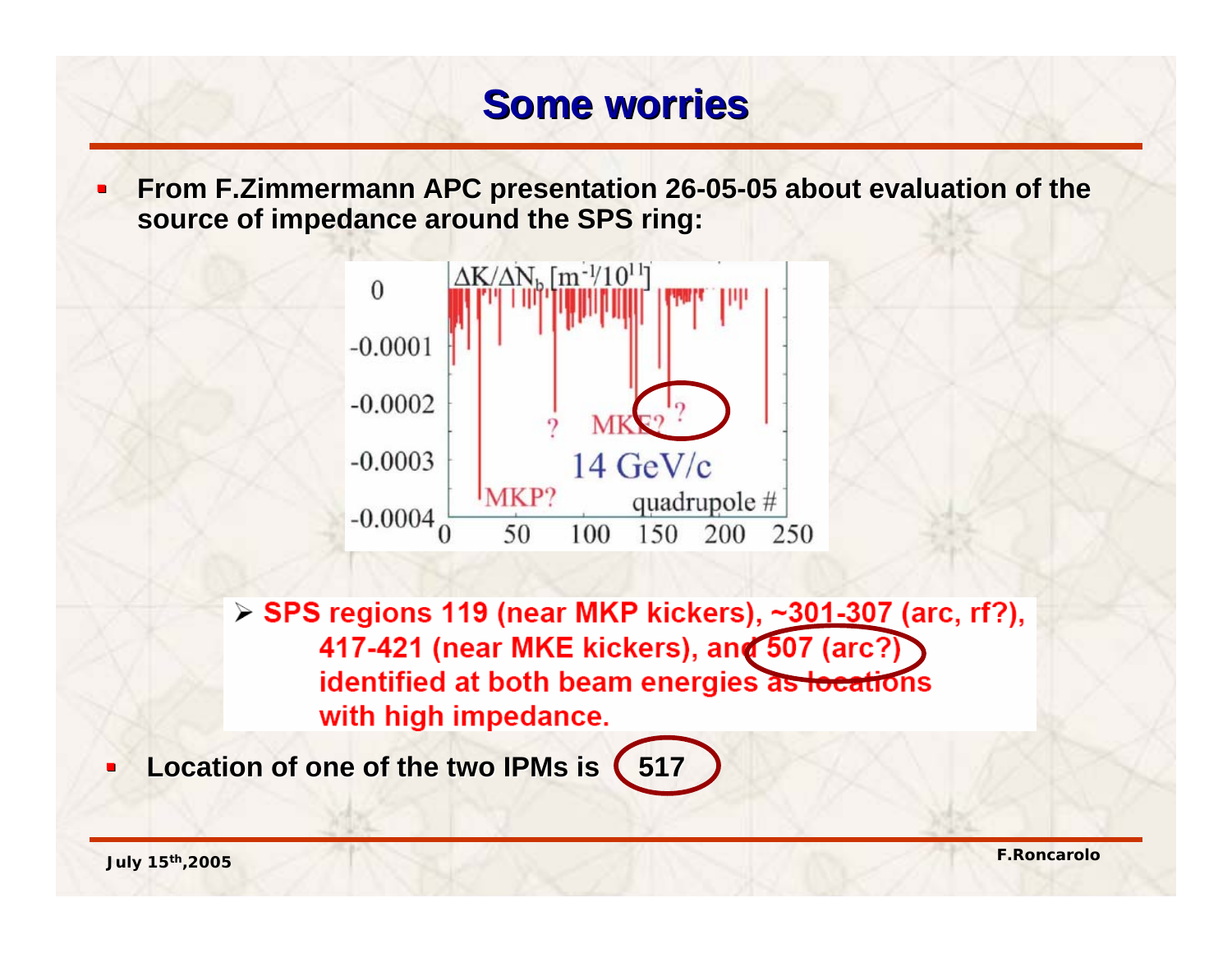#### **Laboratory Measurements Laboratory Measurements**

- **The classical** *stretched wire technique* **has been used to** 
	- п **Investigate the properties of the IPM tank Investigate the properties of the IPM tank** 
		- Æ **See if RF power is stored in the tank See if RF power is stored in the tank**
	- **EXERVIFY POSSIble cures with the degrees of freedom allowed by the present design the present design**
		- **For the moment we tried to see what happens when loading the available eight connectors** designed to give the input to and get **the output from the various monitors components the output from the various monitors components**
		- **Loads are 50 Ohm resistors, wh Loads are 50 Ohm resistors, which well reproduce the signal ich well reproduce the signal**  attenuation/filtering of the long cables connected when the **monitor is installed in the tunnel monitor is installed in the tunnel**

→ See if the stored RF power can be absorbed by the cables + **possible additional loads possible additional loads**

**I will present results from two different setups employing a vector network analyzer network analyzer**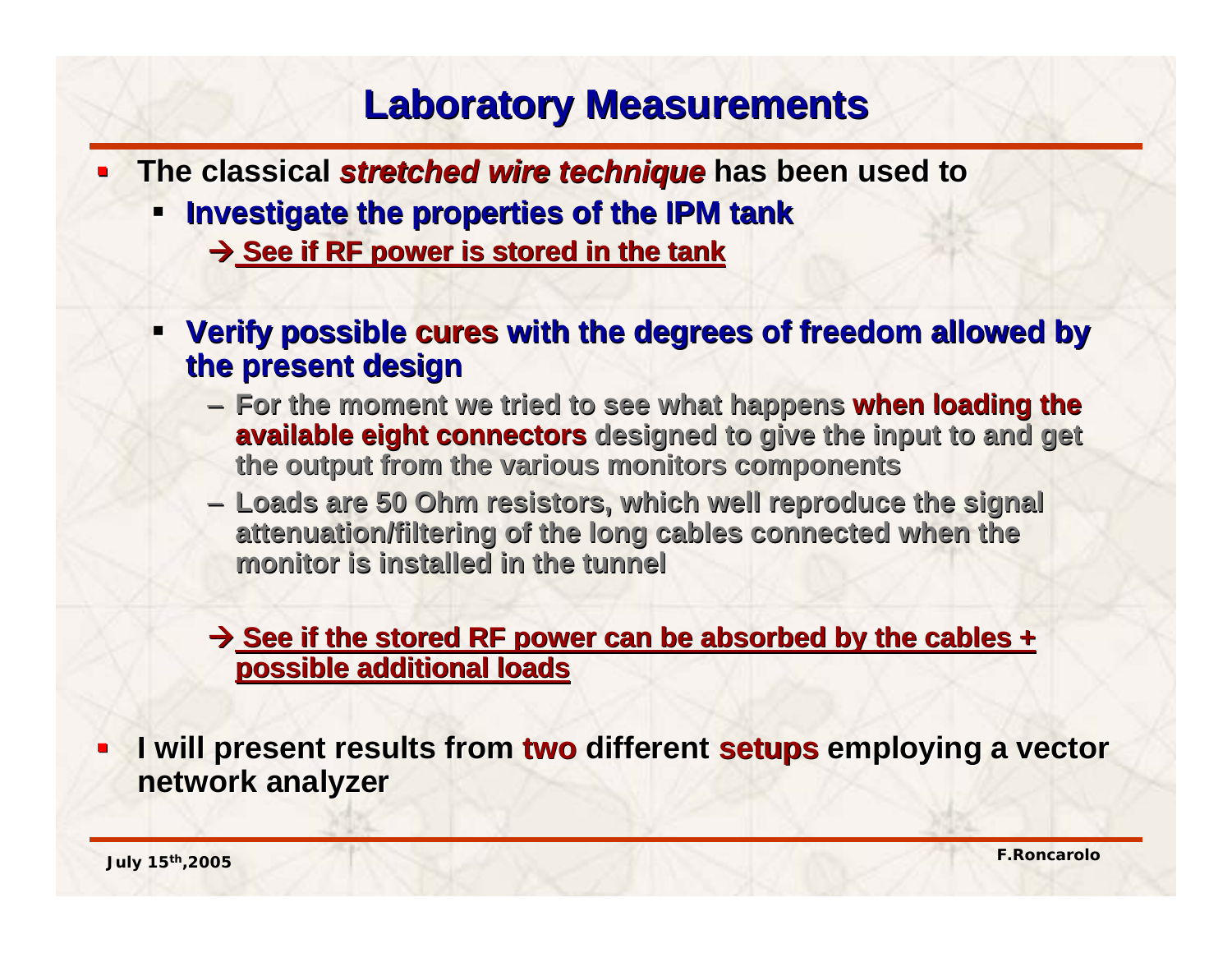# **Setup 1 Setup 1**

- **Connection of the two ports at the stretched wire extremities and observe the magnitude transmission signal (S21) as function of frequency frequency**
	- ш. **With all the connectors open (reference signal) With all the connectors open (reference signal)**
	- $\blacksquare$ **With individual connectors loaded with 50 Ohm**
	- **With all the connectors loaded**

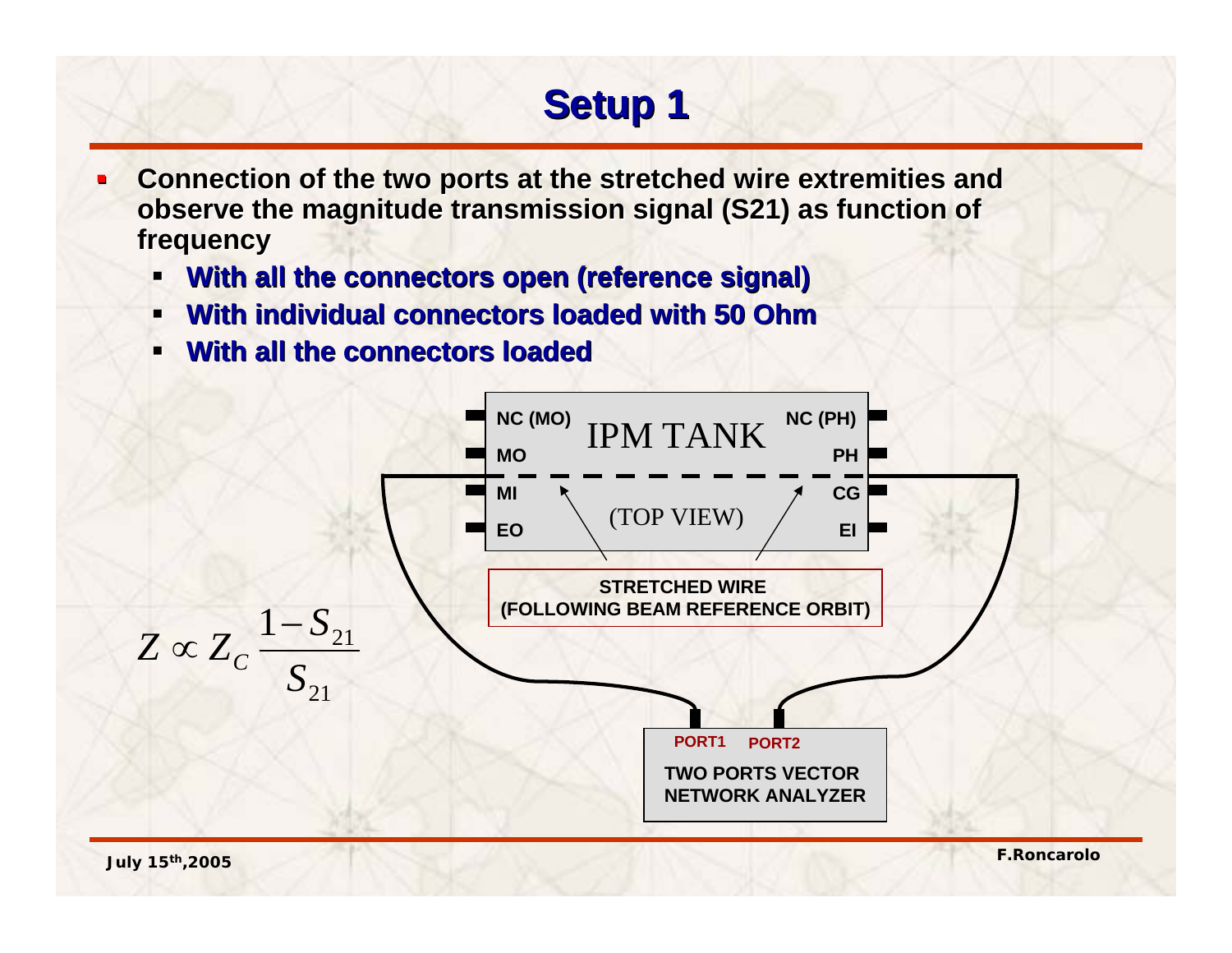### **Results Setup 1 Results Setup 1**

- **Negative peaks:**
- $\rightarrow$  Power absorbed in the **cavity**
- $\blacksquare$  **Reference signal Reference signal = no cable connected cable connected**
- $\blacksquare$ **Connecting the MO cable** 
	- $\blacksquare$ **Dumps the mode at about 140 MHz about 140 MHz**
	- $\blacksquare$  **Leaves unchanged Leaves unchanged the mode at 220 MHz the mode at 220 MHz**

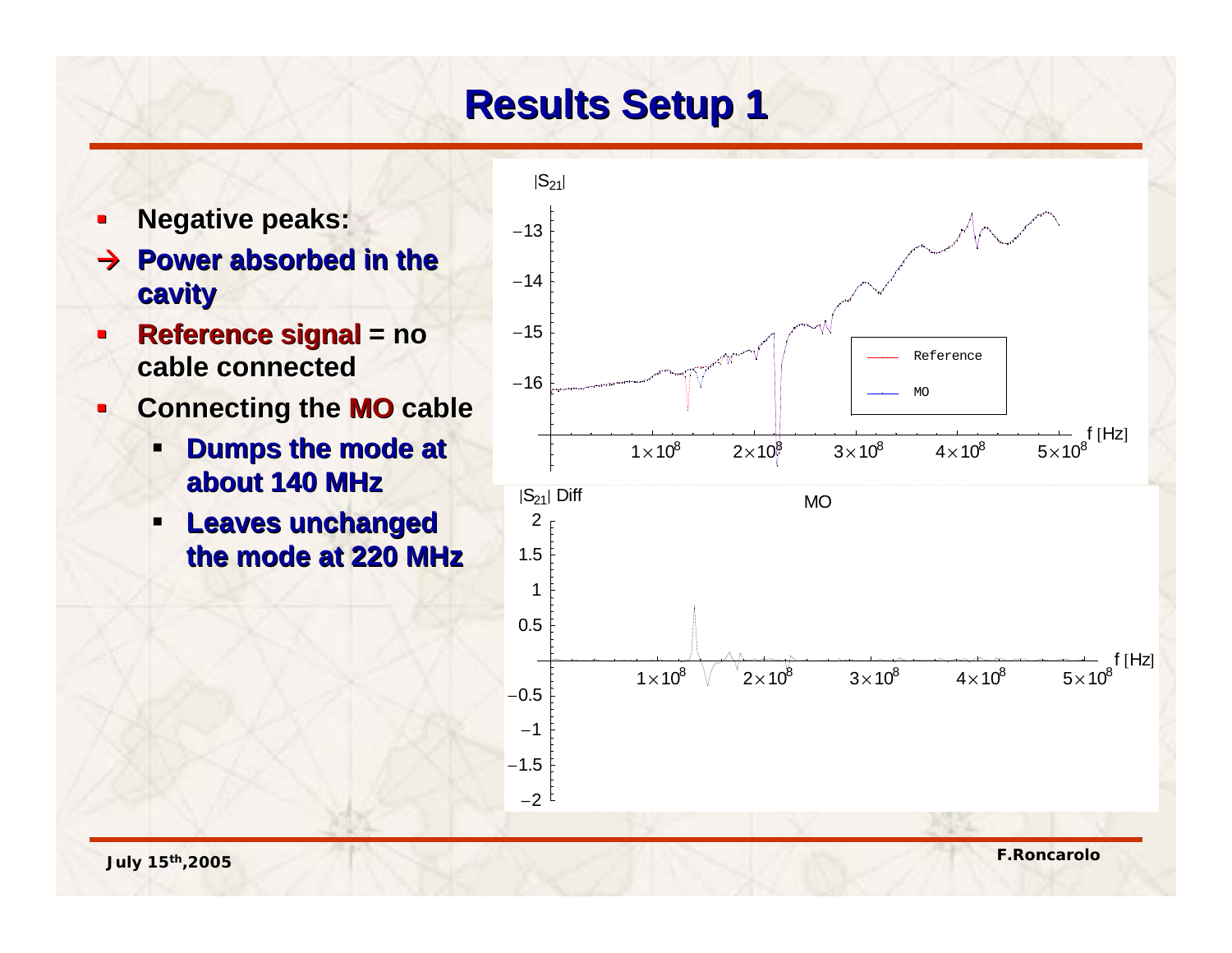#### **Results Setup 1 Results Setup 1**



**Connecting all the cables surely improves the situations surely improves the situations**

**N.B.** : the two connectors labeled **NC (MO)** and **NC (PH)** are left **open during operation (spare) open during operation (spare)**

 $\rightarrow$  loading them with 50 Ohm **charge helps charge helps**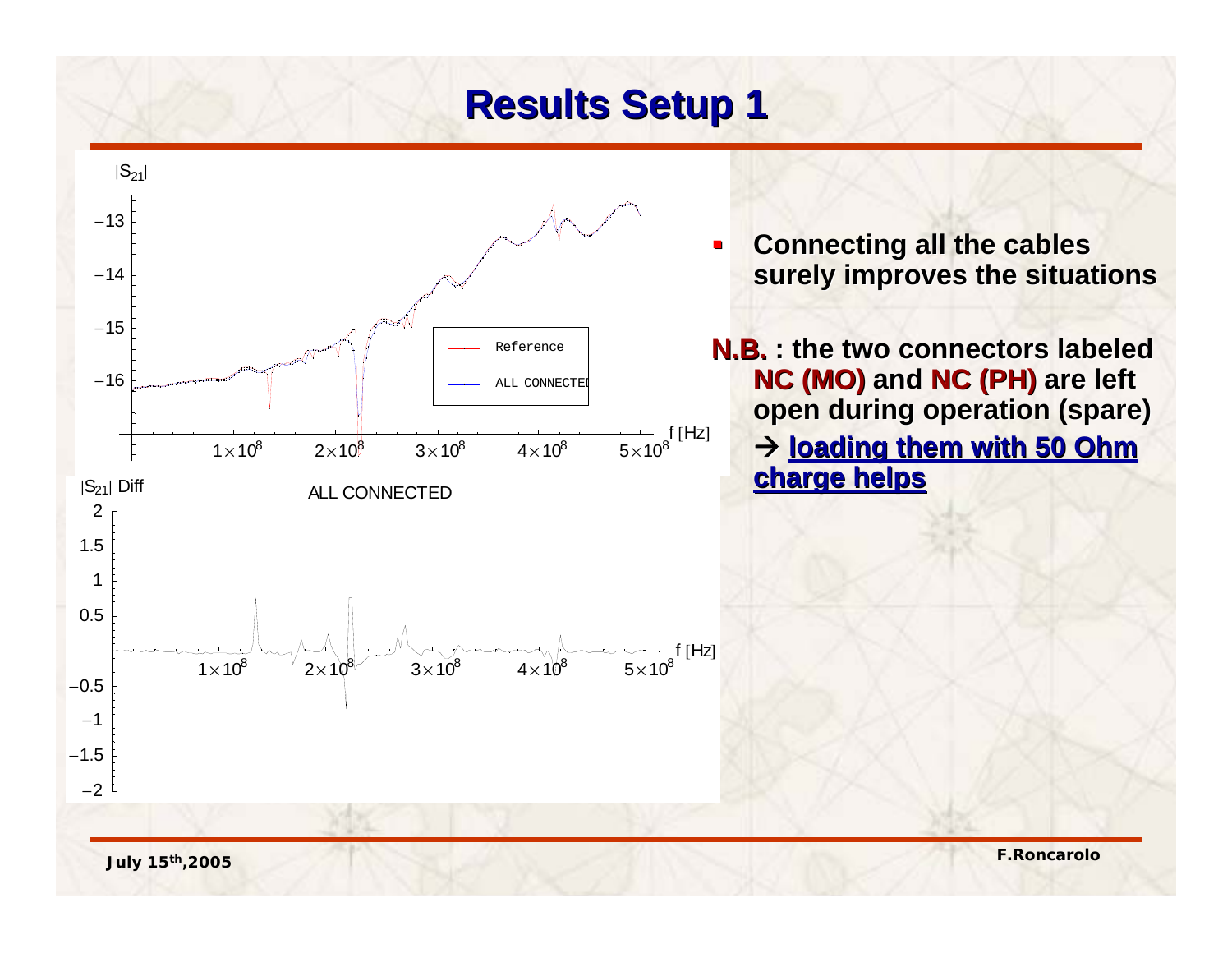## **Setup 2 Setup 2**

- **Connections: Connections:**
	- $\blacksquare$ ■ Port 1 → one wire extremity
	- $\blacksquare$ **Port 2**  $\rightarrow$  **on the different connectors** 
		- » **With all the other connectors open**
		- » **With all the other connectors loaded**
	- **Second wire extremity matched to 50 Ohm**

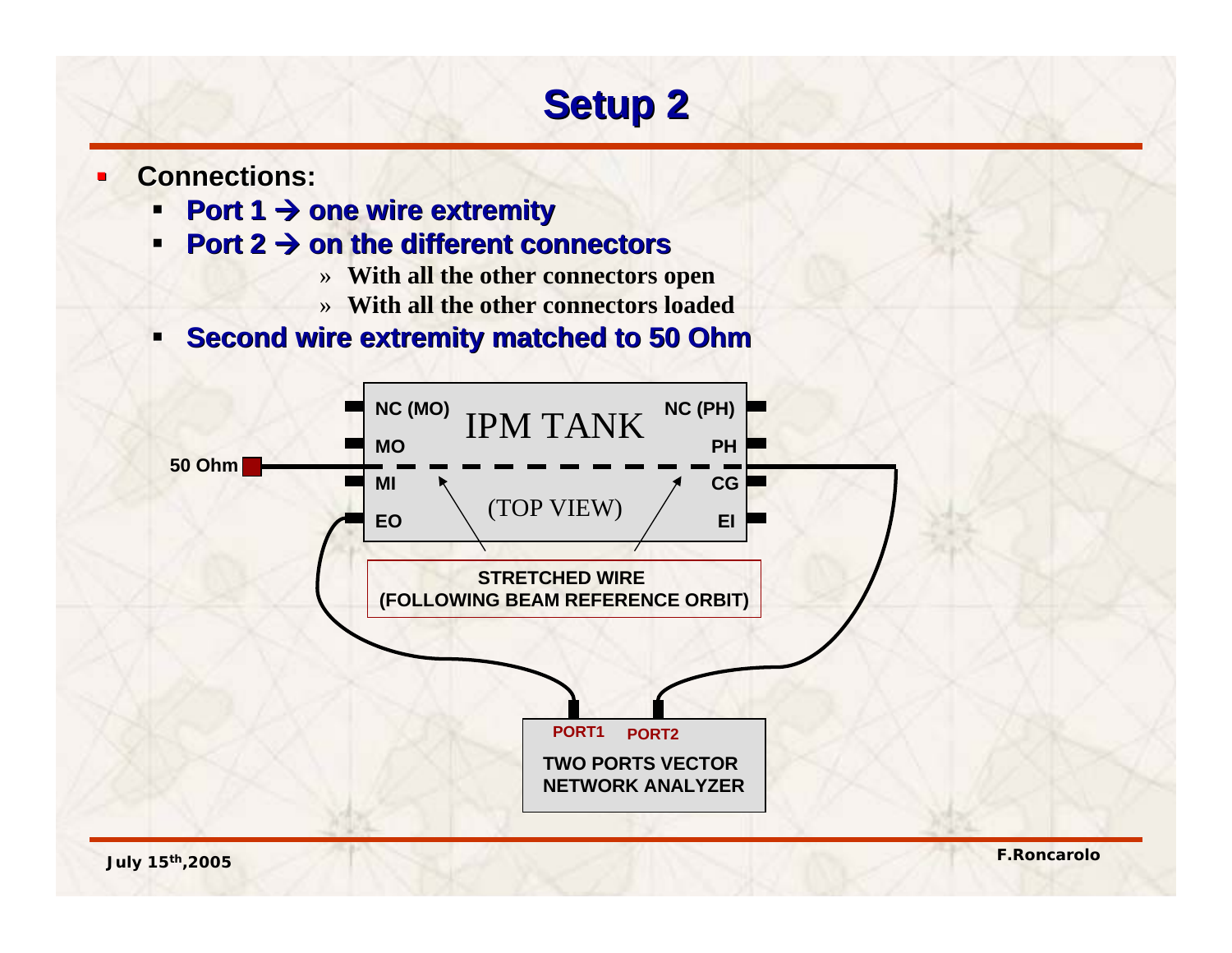### **Results Setup 2 Results Setup 2**